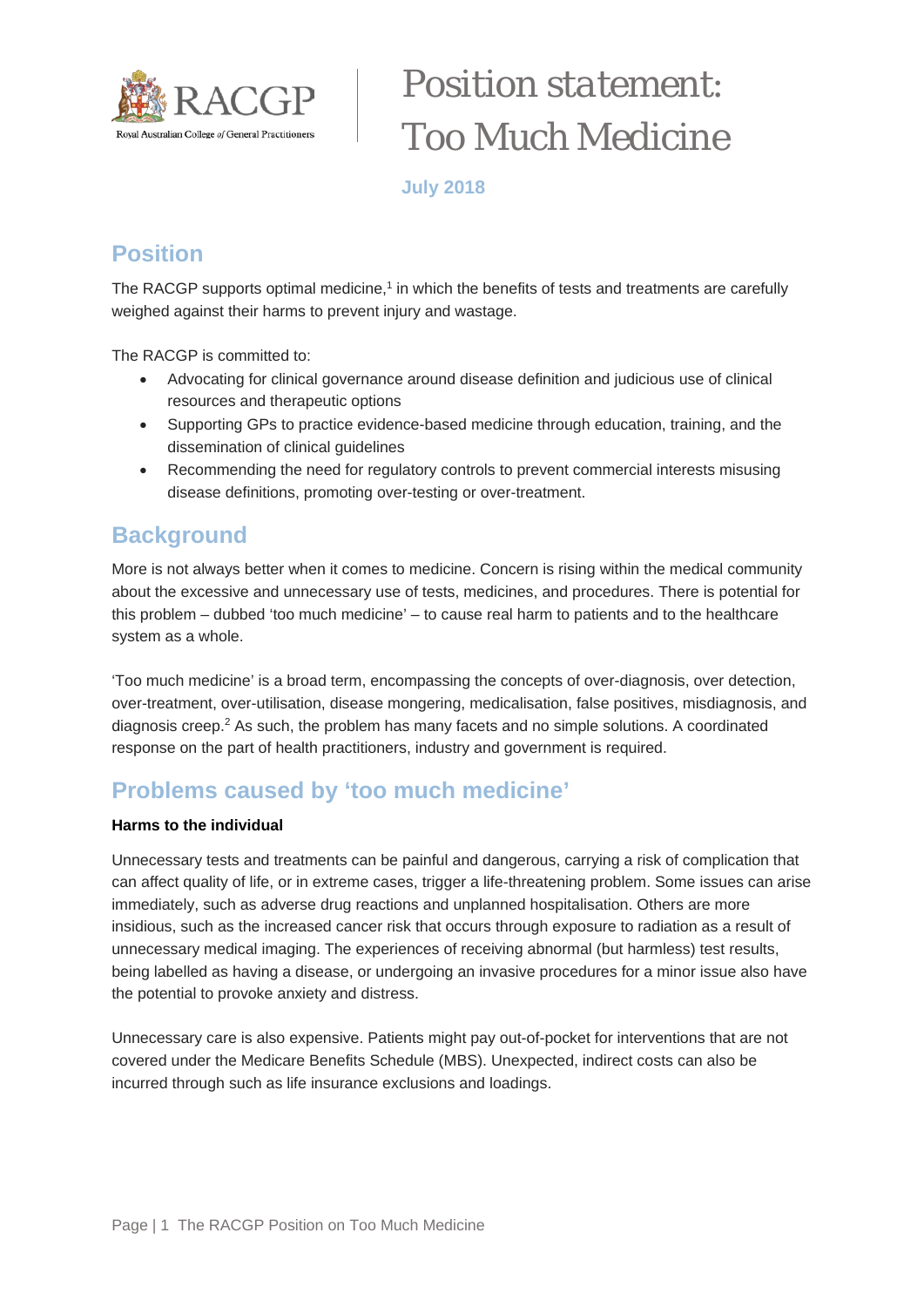#### **Harms to the community**

Using too much medicine is wasteful in that it diverts valuable resources away from the people who really need care: people with serious, chronic or life-threatening conditions who stand to benefit from medical intervention. Excess demand for scant resources threatens the sustainability of the healthcare system, with implications for all Australians.

The inappropriate use of particular drugs also contributes to the global problem of antimicrobial resistance, which presents a serious threat to our defence against infections.

## **Significant causes**

#### **Commercial interests**

Various profit-motivated concerns have a stake in identifying and treating mild, asymptomatic, and sometimes even non-existent concerns. While there are health practitioners and unregistered 'wellness' consultants in this category, there are also whole industries benefiting from the promotion of too much medicine, including pharmaceutical companies, medical technology companies and commercial screening/early detection clinics.

With significant resources at their disposal to invest in direct-to-consumer advertising and/or offer financial support to professional and consumer groups, industries in this domain can wield significant power.3

#### **Technological advances**

The advent of sensitive screening techniques is a double-edged sword. Although these technologies allow for early detection of serious and treatable conditions, they also uncover abnormalities that are benign and will never progress or cause life-threatening symptoms.

Tests developed through emerging medical technologies may also lack reliability. False positives or misdiagnosis can result in further testing and treatment with all the attendant risks.

#### **Disease definition**

Another cause lies in the widening of disease definitions, thresholds and risk categories. Creating new 'pre-disease' categories creates a situation where individuals who have only mild symptoms or are at low risk suddenly meet criteria for a clinical diagnosis, which in turn inflates the recorded incidence of a disease. At present there are no international standards for the membership of panels or committees that define disease, no fixed protocols for handling conflicts of interest (such as financial ties to a pharmaceutical company), and no agreed criteria for determining whether to review and change definitions.4 Research shows that such panels almost always act to widen definitions, often with limited due diligence on the potential impacts of doing so.<sup>5</sup>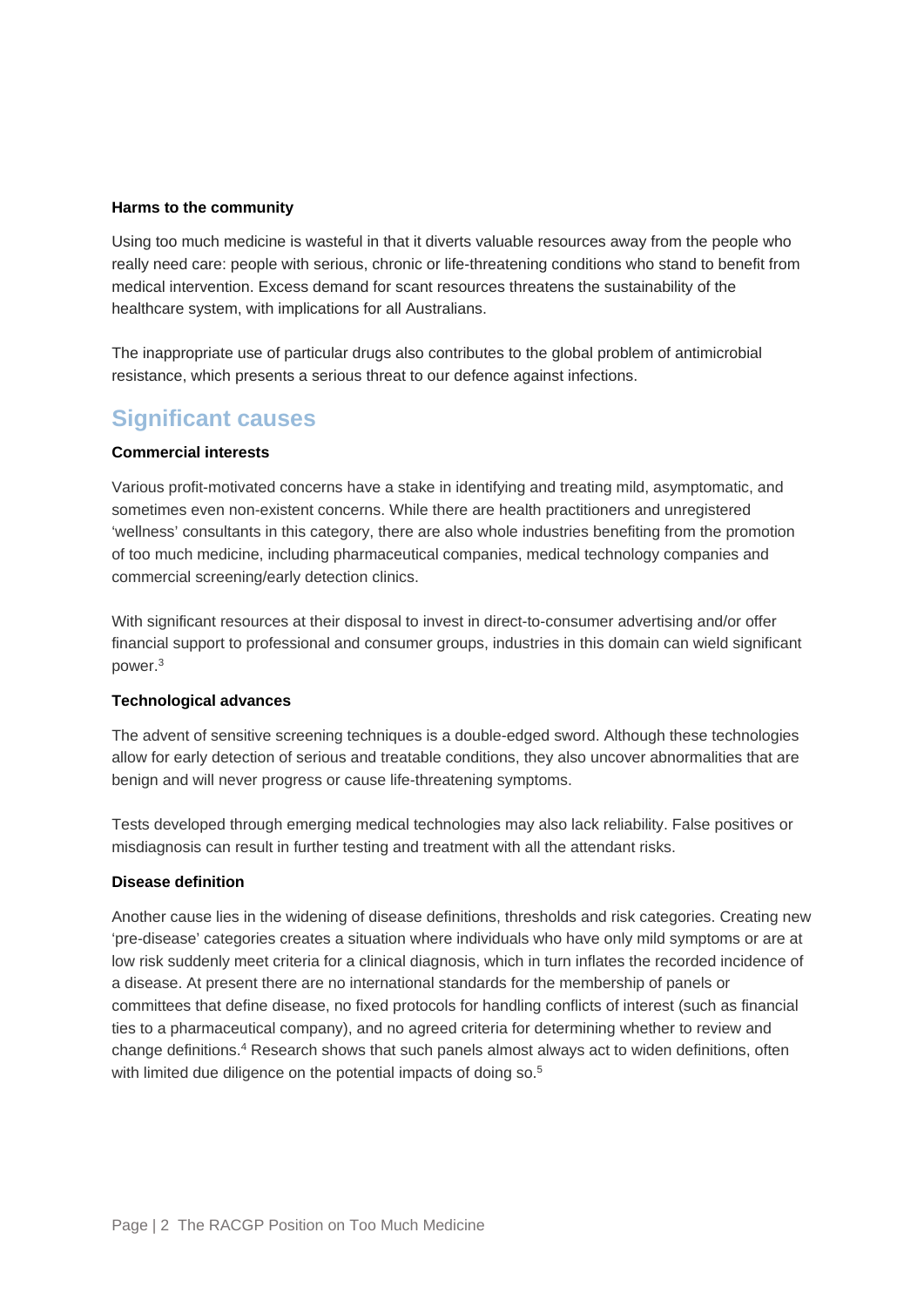#### **Cultural influences and consumer behaviour**

Research demonstrates that many Australians do not have a good understanding of the problems caused by overdiagnosis.<sup>6</sup> Moreover, the ideas that 'more is better' and 'prevention is better than cure' are deeply ingrained in the minds of many patients. These concepts are useful insofar as they help people to take an active role in their own health care, but they might also increase pressure on GPs to order tests and deliver interventions which do not have any clinical benefit. This issue is compounded by patients researching their symptoms and potential treatments online, and the widespread availability of over-the-counter medicines and direct-to-consumer tests. Perverse incentives for diagnosis, such as welfare or insurance payments, might also be a contributing factor.

#### **Clinician behaviour**

Health practitioners, including GPs, might also contribute to the problem of too much medicine through the over-reliance on medical technologies in place of history-taking and physical examination, and the under-use of watchful waiting approaches. These behaviours have a range of complicated drivers of their own, including the clinical knowledge and experience of the clinician, practice billing protocols, and fear of patient litigation.7

## **Potential solutions**

#### **Clinician governance**

Establishing clinical governance frameworks around disease definition is key in addressing the problem of overdiagnosis. Preventing individuals with a commercial or reputational conflict of interest from serving on working groups that oversee the development of disease definitions for health policy purposes is an obvious step that could be taken to this end. Use of a new checklist for panels considering changes to disease definitions<sup>8</sup> is also recommended.

#### **Evidence-based medicine**

Since its inception, the RACGP has been a strong proponent of evidence-based medicine and its potential for balancing the harms and benefits of tests and treatments. The RACGP publishes and regularly updates the *Guidelines for preventive activities in general practice* (Red book), a resource that provides recommendations for test ordering for screening, stratified by risk category, that are based on current, high-quality evidence.

Education and training, a key focus for the RACGP, helps embed the principles of less-is-more medicine at all stages of the GP career lifecycle.7 This process begins with a grounding in the critical use of investigations and rational prescribing, core skills described in the RACGP's *Curriculum for Australian General Practice*.

#### **Industry regulation**

There is potential to tighten regulatory controls around pre-market approval and direct-to-consumer advertising of screening devices and services. An appropriately resourced, independent body to assess direct-to-consumer advertisements for therapeutic goods and services would reduce potential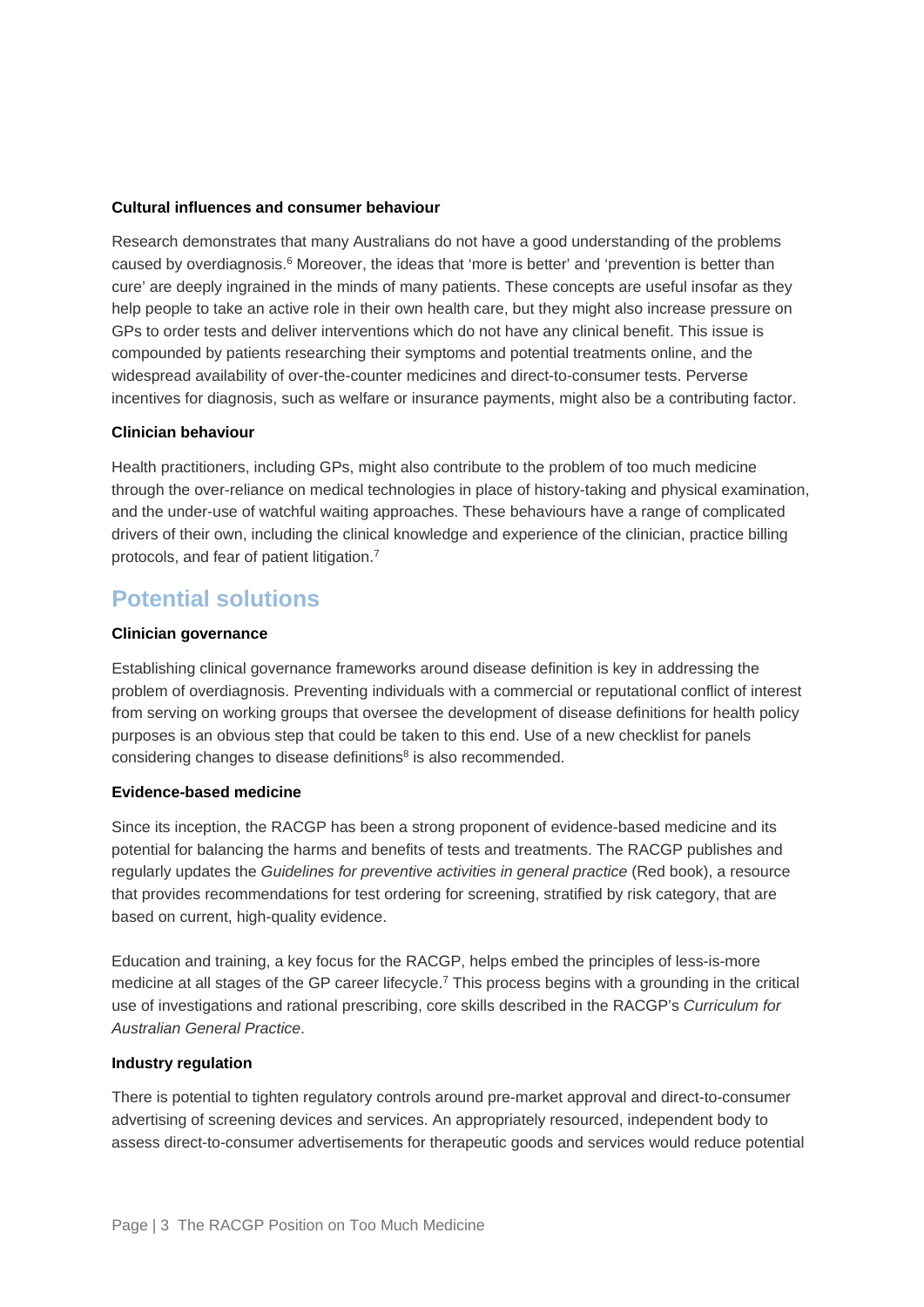for companies to make false or misleading claims. Strengthening the powers of national regulatory bodies to apply penalties for making product claims not supported by research evidence may also reduce the potential for harm.<sup>9, 10</sup>

#### **Community education**

Reliable information about the risks and benefits of tests and treatments can assist patients to make informed decisions about their own care.

The RACGP's commitment to community awareness of the burden of too much medicine is seen in its ongoing support of Choosing Wisely Australia, an initiative of NPS MedicineWise that aims to educate patients around the harms of unnecessary medical interventions. More information, including the RACGP's recommendations on tests, treatments and procedures clinicians and consumers should question, is available a[t www.choosingwisely.org.au.](http://www.choosingwisely.org.au/)

GPs can take up this cause by explaining the pros and cons of different treatment approaches in conversation with patients, and using precise language around screening and diagnosis (eg, where appropriate, using the term 'lesion' in place of 'cancer' or 'raised blood pressure' instead of 'hypertension').11 Such conversations could also include a discussion of the uncertainties inherent to the practice of medicine.

#### **GP strategies**

GPs can employ various approaches to monitor, and if necessary, reduce their use of particular interventions. Watchful waiting and delayed prescribing strategies provide structure for practising less-is-more medicine.

Reducing inappropriate polypharmacy, particularly in older patients, is an area where behavioural change on the part of GPs could significantly lessen the burden of too much medicine. This may involve a 'deprescribing' approach in which a patient's medications and history are reviewed alongside the therapeutic goals to determine whether to cease/taper particular drugs.<sup>12</sup>